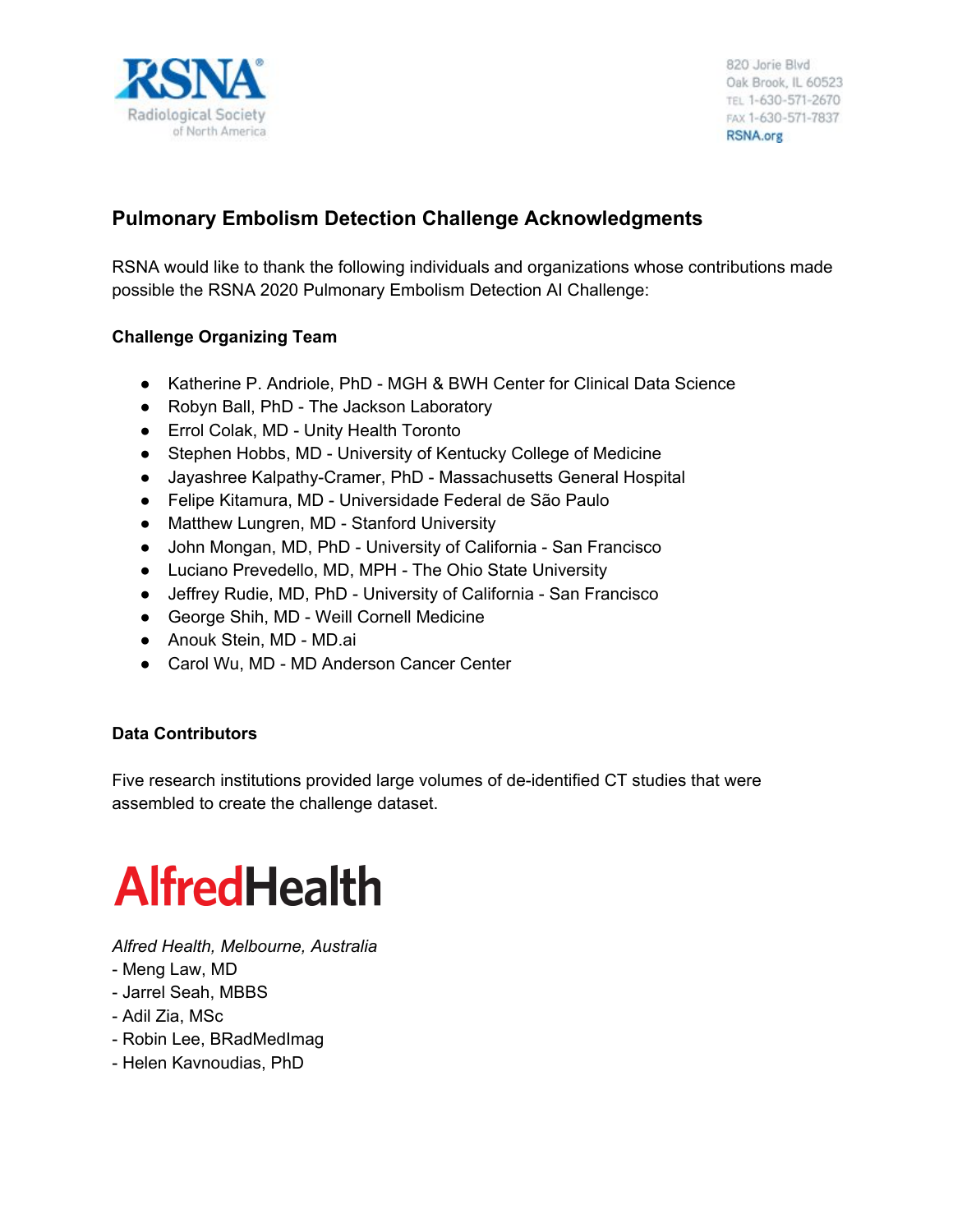



*Koç University Hospital, Istanbul, Turkey*

- Emre Altinmakas, MD
- Serkan Guneyli, MD
- Vugar Samadlı, MD
- Seval Dincler
- Ersan Sener



*Stanford University | Center for Artificial Intelligence in Medicine & Imaging (AIMI), Stanford, CA*

- Matthew Lungren, MD
- Stephanie Bogdan
- Jared A Dunnmon, PhD
- Sarah Hooper, MS



*Unity Health Toronto, Toronto, Canada*

- Errol Colak, MD
- Hui-Ming Lin, HBSc
- Priscila Crivellaro, MD
- Oleksandra Samorodova, MD
- Blair Jones, MRT(R)
- Hojjat Salehinejad, PhD(C)
- Muhammad Mamdani, MPH, MA, PharmD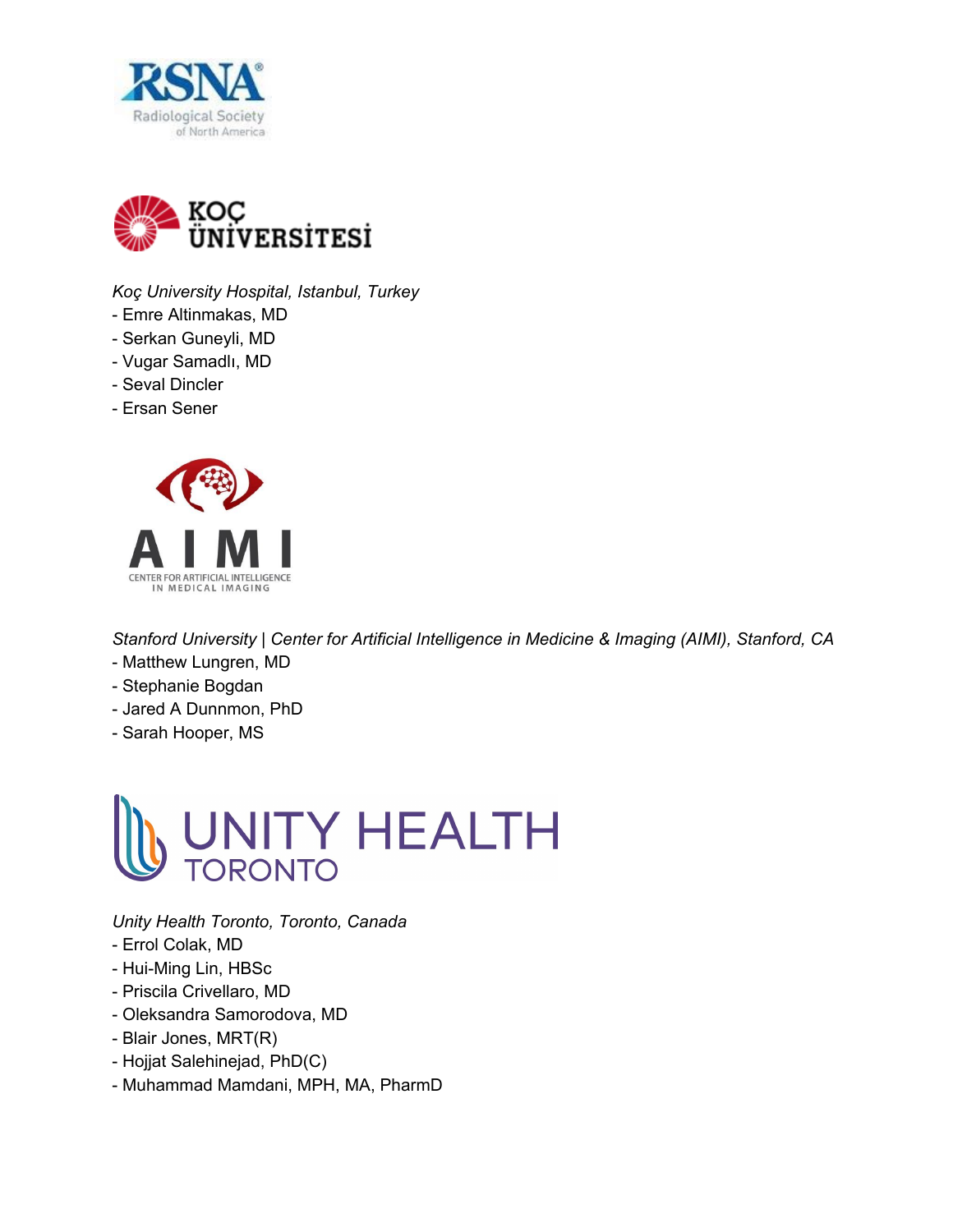



1933

*Universidade Federal de São Paulo (Unifesp) | Escola Paulista de Medicina, São Paulo, Brazil*

- Felipe C Kitamura, MD MSc
- Nitamar Abdala, MD PhD
- Henrique Carrete Junior, MD PhD
- Ernandez Santos, BIT

#### **Data Annotators**

The challenge organizers wish to thank the Society of Thoracic Radiology for help in recruiting expert radiologists to label the RSNA-STR Pulmonary Embolosim CT (RSPECT) dataset used in the challenge. The Society of Thoracic Radiology (STR), founded in 1982, is a premier professional organization dedicated to promoting cardiothoracic imaging for the excellence in patient care through research and education.



The Radiological Society of North America and the Society of Thoracic Radiology organized more than 90 volunteers to label over 12,000 exams for the RSNA-STR Pulmonary Embolism CT (RSPECT) dataset.

The following radiologists contributed their time and expertise to label data for the challenge:

*More than 500 Exams*